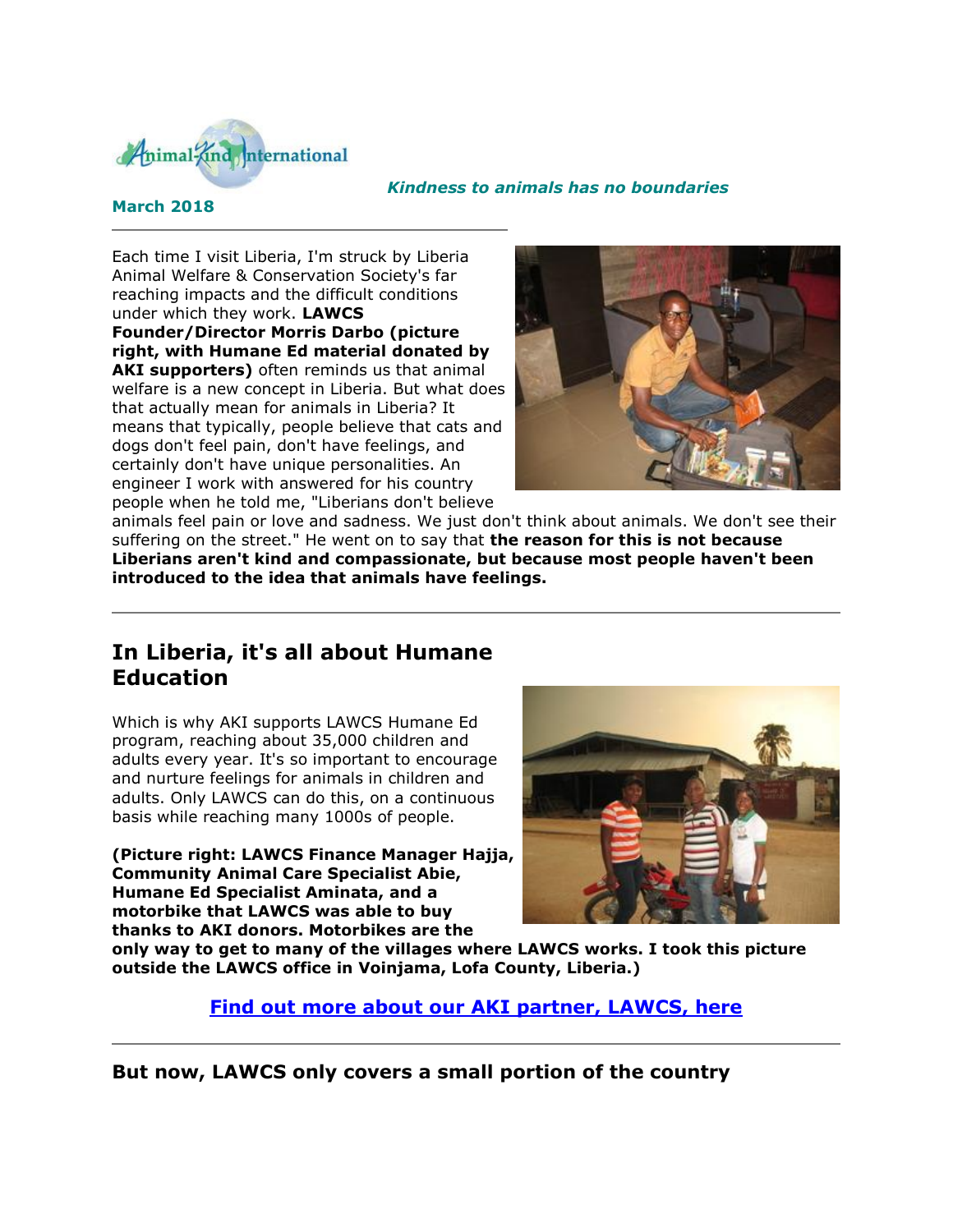LAWCS works in only 1 of Liberia's 15 counties-Lofa County, and within Lofa, they work only in Voinjama, Kolahun, and Foya districts.

#### **Imagine how many children and adults LAWCS could reach-and needs to reach--if they had the resources.**

### **Here's the plan to address that challenge:**

By training large groups of teachers in humane ed and teaching them to incorporate information about animals in the subjects they teach, LAWCS can reach 1000s more school children and adult community members.



**Recently LAWCS hosted a workshop for 50 teachers** (workshop participants pictured above). **LAWCS hopes to train an additional 100 teachers before the end of the year.** To do this, they need money for meals for the participants, transportation to the training facility, and materials for the teachers--all the teachers get HE material to take home so they can continue to learn even after the formal training is complete. (The training

venue is provided free of charge.)

The total cost to train an additional 100 teachers is \$2000 and we'll be working to raise that money for LAWCS during this year. We certainly welcome your support! And as always, we'll keep you updated on activities and progress.

## **[Donate to LAWCS HE Program here](http://cts.vresp.com/c/?AnimalKindInternatio/642906771d/4d75da415c/87fc2a09b3)**

# **Recent Posts from the AKI Blog**

## **The AKI Blog: Here's how Liberia AWCS used your donations from October through December 2017**

Morris Darbo, wrote to me in December that LAWCS "recently added 3 new schools" to their Humane Ed program and that without AKI funding, these new schools and LAWCS Basic Animal Care Clinics would not have been possible. **[Continue](http://cts.vresp.com/c/?AnimalKindInternatio/642906771d/4d75da415c/523a63b377)  [reading about how your donations are](http://cts.vresp.com/c/?AnimalKindInternatio/642906771d/4d75da415c/523a63b377)  [helping LAWCS.....](http://cts.vresp.com/c/?AnimalKindInternatio/642906771d/4d75da415c/523a63b377)**

**Support from AKI is so important to our partners: Imagine having 100s or even 1000s of dependents (in our partners' cases, the dependents are cats, dogs, donkeys, horses,** 



**and the people who love, care for, and rely on them), but with no assured budget to provide care. But because we work differently than grant-making organizations, our AKI partners know they will always get funding to care for their dependents-**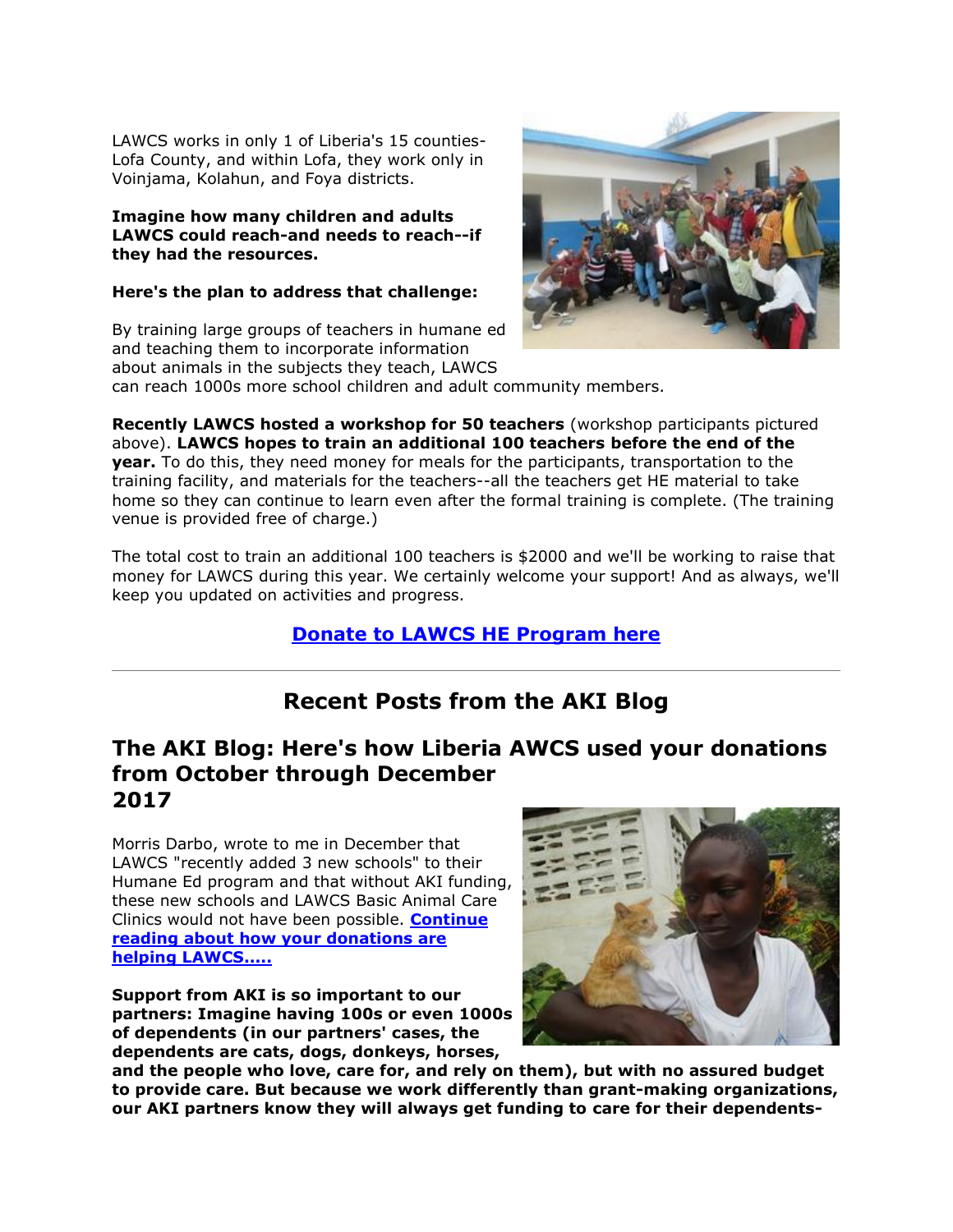**as long as they comply with our requirements for accountability, transparency, and open communication, and of course, as long as they use our funds for animal welfare purposes only.**

### **Helping dogs in rural Romania-Sava's Safe Haven, a haven for dogs in Galati, Romania**

Although not an AKI partner organization, when Alexandra Sava got in touch with me to tell me about the work she's doing to help dogs, mainly in rural Romania, it touched my heart, I wanted to hear more, and I thought others would like to also. The animal welfare need is huge in rural parts of Eastern Europe and the Caucasus (where our partner Save the Animals-Armenia works), but it's so difficult to make inroads. Sava's Safe Haven is, and here's how she's doing it.

### **[More about Sava's Safe Haven, Galati,](http://cts.vresp.com/c/?AnimalKindInternatio/642906771d/4d75da415c/c37e7249be)  [Romania......](http://cts.vresp.com/c/?AnimalKindInternatio/642906771d/4d75da415c/c37e7249be)**

# **The AKI Blog: Have-a-Heart-Mobile (Namibia) Looks Ahead to 2018 & Beyond**

In this AKI Blog post, Namibia's Have-a-Heart-Mobile tells us about their plans and challenges. "Although we help hundreds of animals during our spay trips, every dog and cat is truly special to us. We often are called upon to help beyond the routine spay, neuter and vaccination and **thanks to the generous, on-going support of Animal-Kind International [that means you, our donors!], we are able to provide such help."**

### **[Learn more about HAH-Mobile in this AKI](http://cts.vresp.com/c/?AnimalKindInternatio/642906771d/4d75da415c/9a1a65ac28)  [Blog post.](http://cts.vresp.com/c/?AnimalKindInternatio/642906771d/4d75da415c/9a1a65ac28)**





**The AKI Blog: Your support feeds and provides care for pets in Katutura, Namibia: November-February 2018 update**